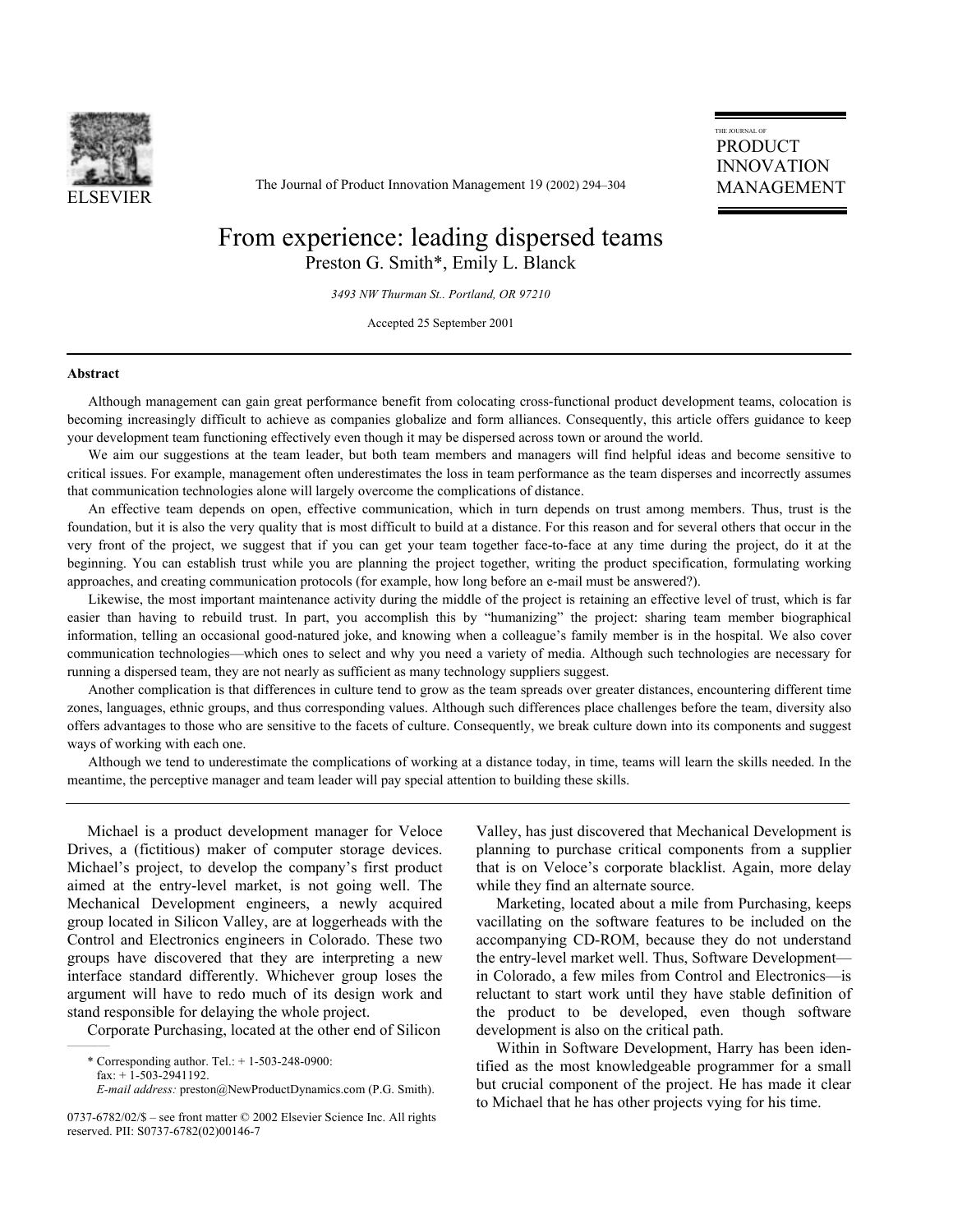Ursula, the European Sales Manager, based in Zurich, has continually modified the list of languages that *must* be included on the packaging. Now, after seeing a mock-up of the carton, she has finally concluded that Veloce will have to go with communication that is more symbolic and avoid language as much as possible.

Finally, Manufacturing Engineering, located at the companyís plant in Penang, Malaysia, have uncovered some critical manufacturability issues, all stemming from the fact that the engineers in newly acquired Mechanical Development have never visited the factory and thus have no idea of its capabilities. A request by some of these engineers to visit Penang was turned down for budgetary reasons.

**Helpful terminology** We call such teams *dispersed teams.* They may be spread around a metropolitan area or across the globe.

Many people instead call these *virtual* teams. The term "virtual" is vague and has become faddish. *Virtual* means almost but not quite. Teams are all about performance [10], and dispersed teams fail to perform as well as colocated ones. By calling them virtual, one implies they are not actual teams, and this is likely to weaken performance expectations. Consequently, we avoid this term and advise setting up and running these teams to make the members' work as real as possible.

#### 1. **Dispersion has become commonplace**

Regrettably, Michael's team experience is becoming increasingly common. Companies that once occupied one site are now spread around the globe to exploit low-cost manufacturing or expand their market coverage. Acquisitions result in geographically splintered development groups.

Technological solutions become the glue to alleviate the complications raised by dispersed teams. Videoconferencing, e-mail, cellular phones, pagers, voicemail, intranets, and myriad group communication software solutions are aimed at maintaining effectiveness as teams separate physically. Although these high-tech tools are necessary to overcome the difficulties of working at a distance, they are far from sufficient. Too many teams deny the thorny interpersonal, cultural and communication problems that all dispersed teams experience.

## **2. Improving your dispersed team**

Although the situation for Veloce Drives may be difficult, Veloce can make many improvements. We will move through the project generally from its beginning to its end, treating project initiation activities first, then techniques that can be used in midstream, and finally manufacturing transition topics.

#### *2.1. Initiating a dispersed project*

The beginning of a project is undoubtedly a make-orbreak situation for a dispersed team. Whether is called the fuzzy front end [12] or doing your up-front homework [3], success at the beginning of a development project is crucial to overall project success. Moreover, the dispersed teams literature agrees solidly [4,11] that this formative period is critical one for building team trust and establishing communication patterns. This is compounded by up-front activities that are naturally subjective, poorly defined, and multifaceted.

Consequently, this is the time to develop trust explicitly and employ the highest caliber communication and teambuilding resources available. If you can bring the team together face to face at any point in the project, this is it whether for two hours or two weeks. If you can find a facilitator to help build team trust and high quality interaction, employ one. If you cannot meet face to face, consider a high-quality videoconference. Upfront activities cover three areas:

- Defining the project (items such as its scope, schedule, budget, resources)
- Defining the product (What will it look like; what will it do; what it will cost?)
- Establishing the team's style for getting its work done (For instance, does the team test it first or show it to prospective customers first?)

A section below covers each of these, but because the success of any of them depends on developing trust, we cover it first.

#### *2.1.1. Build team trust*

Dispersed or not, the success of everything a team does depends on developing trust. With a colocated team, trust normally develops as the team works together on team activities. When your team is dispersed, trust building needs a jump-start. Consider three options.

First, you can conduct trust-building exercises specifically, such as outdoor challenge activities like rock climbing. If these fit into your plans, take advantage of them, but it is not essential to make this an extra activity.

A popular option today is explicitly planning trust building into the other activities you must do to initiate your project, such as defining the product. During this initial phase, an expert facilitator can intersperse exercises that illustrate the need for clear communication and trust building as part of the product specification process. This involves explicitly setting up an environment in which members feel comfortable expressing themselves. They realize their contributions are taken seriously and help the team to make progress.

Third, you can *hope* for a type of "swift trust" described by Jarvenpaa and Leidner [9], which *may* develop spontaneously in teams that never actually meet physically.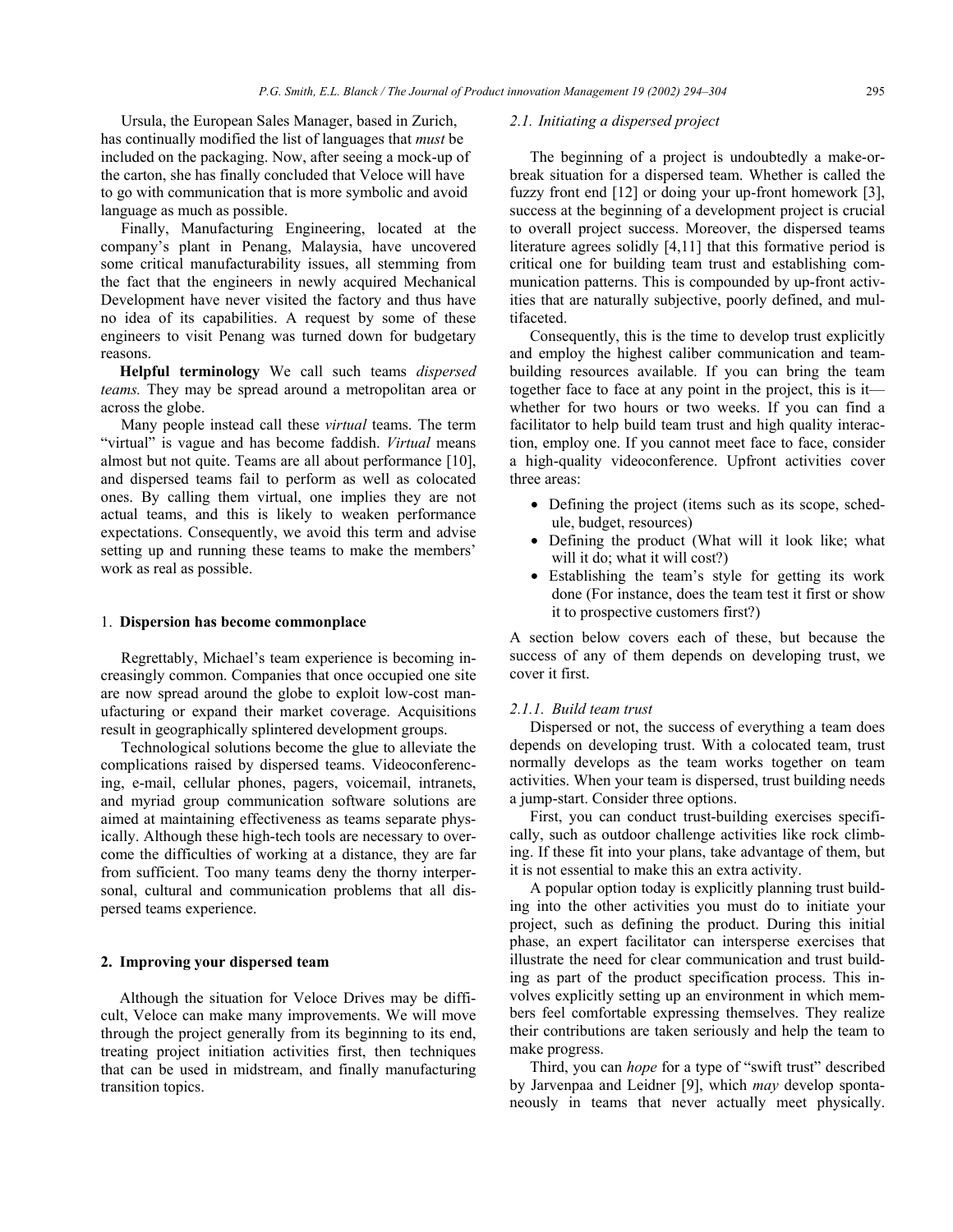Whereas normal trust depends strongly on interpersonal relationships that are nurtured explicitly, swift trust ignores interpersonal dimensions, instead relying on the perceived reputation of the team members and the willingness of the team to defer to the "experts." Swift trust is advantageous in that it does not require explicit trust building. However, it is uncertain, because it may not develop spontaneously, and if it is not established quickly, it may never occur at all. In a dispersed team, you may be relying on what happens in the first few keystrokes of a project, and trust is likely to decay if action on the project lapses.

Few dispersed teams have heard of swift trust, but they seem to unknowingly opt for it. Then the team is faced with the likelihood of a weak foundation of trust for its project. For a project as important and complex as product development, the team leader and the project will benefit from consciously developing trusting relationships rather than overlooking the issue or betting on swift trust.

## *2.1.2. Define the project*

Any team must understand—and agree upon—its general mission, that is, what specific objectives this project must achieve, in what timeframe, and what human and financial resources will be provided to achieve it. When the team is dispersed, this will take more effort, and it must be more explicit. There is greater potential for distrust and misunderstanding of project expectations for a dispersed team because of distance and cultural differences. For example, the urgency of a particular task, such as getting a drawing to a supplier before the weekend, which may seem quite obvious to a North American team leader, may not be nearly so compelling to a team member in Australia who is enjoying summertime in January.

Beyond just stating the schedule, goals, and resources, team members must also accept, own, and understand them. If these are not established at a face-to-face meeting, where body language can alert you to agreement or discomfort, the leader should contact each member and ask her or him to paraphrase these items, as the member understands them, to ensure understanding. Team leaders must focus on explicit agreement and be open to questions that might appear repetitive to allow for each team member to understand—and ultimately own—the project expectations.

Distance also makes it difficult to detect deviations from project expectations. It might be obvious locally that a team member is straying from the team's goal, but this deviation is likely to last longer and thus become more serious when it is out of sight. Both the team leader and management must be checking—more so than for colocated teams—that all members remain on board and focused on project expectations.

# *2.1.3. Define the product*

Although product definition sounds much like the project definition just covered, it is completely different. Whereas all projects have a project definition activity, only projects that develop products have a product definition

step. Here, the team decides how big the product will be, what variations of it will be offered, what features it should have, what industry standards it must incorporate, how user-friendly it must be, and indeed, just what *user friendly*  means for this product.

Product definition is a critical activity that is at odds with team dispersion:

- Product definition, of necessity, occurs at the beginning of the project, which is precisely when the team has the least experience in working together, making dispersed meetings less effective.
- Product definition issues are by nature cross functional. What engineering can accomplish in a certain amount of time is likely to be less than what marketing would like to have done in even less time. Only detailed interplay between these functions can hammer out an acceptable middle ground. Although the engineering—marketing battleground may be the bloodiest one, it is not the only one; similar conflicts arise between purchasing and quality, testing and manufacturing, and regulatory and sales. This is where communication skills, trust, and respect, which are more difficult to build on a dispersed team, become vital.
- Many product definition issues are, by nature, inexact and subject to various interpretations. In such situations, the nuances of intonation and body language help to decipher what others are really saying.
- Time spent together exclusively for creating a product specification helps to bond the team around this definition of the product. Consequently, if you cannot get together physically to define the product, use a synchronous means of communication, such as videoconferencing, where all participants can participate at the same time. The sense of ownership and deep understanding of product definition issues, which comes with the opportunity to influence the definition, will move the remainder of the project along faster. Working jointly also allows team members to discover each other's working styles and points of view. This builds the necessary trust that will be needed to work effectively in a dispersed environment.

Many techniques are available to improve product definition, including quality function deployment (QFD) [8], concept engineering [1], joint specification creation workshops [12], and personas [2]. Notice that all of these focus on the subtle, subjective, trade-off-rooted nature of product definition. This implies the need for intensive involvement of most or all of the development team to create the product definition, a situation at odds with a dispersed team.

## *2.1.4. Establish the teamís working approach*

Team leaders generally appreciate the importance of the project and product definition issues above, so it should be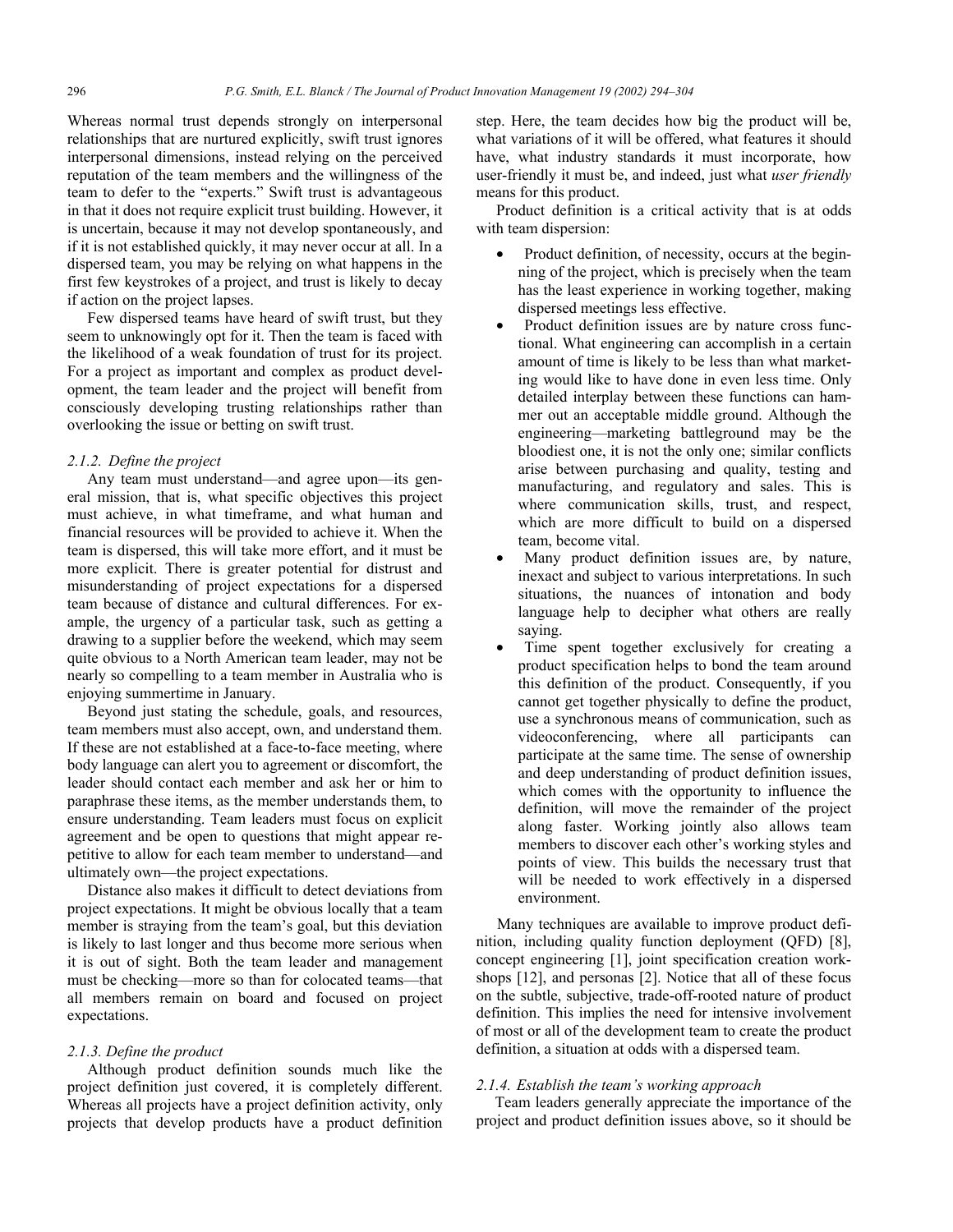relatively easy for them to bolster management of these areas for dispersed teams. However, team leaders have far less appreciation for the importance of an agreed-to approach for how the team's work is to be accomplished. Because of the complexity of innovation and the fact that it seldom follows a straight path [5]*,* two individuals working toward the same end can easily be using conflicting working approaches. This lack of understanding of differences in style can waste time and effort and, worse, tear teams apart.

For example, some product developers prefer to analyze a situation thoroughly before building anything (paralysis by analysis), while others naturally start building things before they have thought them through, possibly wasting resources and time in a trial-and-error mode. Engineers will argue the chicken-and-egg problem of whether the hardware or the software should be completed first to support the other one. Engineers and marketers often disagree on how much design can be started before all customer requirements are known. Because these issues are product- and organization-specific, we cannot offer solutions. However, we hope to sensitize you to their importance so that you can address them before they become disruptive.

These examples go beyond the relatively routine issues of documented standard operating procedures (SOP), signature authority, version control, and customer contact policy. The examples in the previous paragraph involve individual differences in style, philosophy, and values. They have many gray areas. This is precisely why they need special attention for a dispersed team.

Here again, working approach is a vital but subtle subject to be covered in the initial team "meeting" (inperson or virtual). This is another subject that will greatly benefit from the highest quality communication you can afford. A facilitator can draw out the issues, conflicts, and inconsistencies while developing the project schedule by probing in areas that are likely to surface differences of opinion as to how the work might be completed. Look for areas where

- Two different activities don't have a clear sequence
- Information for proceeding is likely to be cloudy
- A problem could be attacked either top-down or bottom-up
- Two activities are overlapped heavily

The point of identifying these differences is to get them out on the table for discussion and resolution before they disrupt the project and—worse—undercut team trust. This is the time to voice differences that could smolder awaiting a most inappropriate time to explode later.

If you cannot discuss the team's work process in person, then identify the likely issues and piece together solutions with the individuals involved. For example, you might be able to resolve critical differences in approach between hardware and software development by arranging a face-toface meeting of only the principal players.

As distance increases, expect these working-approach

issues to become more critical. These are just the areas where differences in national, organizational, and functional culture (discussed later) are manifest, as they relate strongly to values that can differ greatly across cultures.

#### *2.1.5. Establish communication protocols*

In a colocated team, members naturally gravitate toward means of communicating that work for them. These socalled protocols do not happen naturally for a dispersed team, so they have to be created explicitly. In your initial contacts with the team, establish ground rules and expectations for communicating. Do this as a group to build agreement and buy-in to these ground rules. Protocols can be as simple as "All e-mail will be acknowledged as received within 24 hr." or "All phone messages shall be returned within 4 hr." You and your team decide. Include everyone, even the fringe players (such as Harry and Ursula in our case study) in these communication protocols. Everyone may not attend the initial meeting, but make sure they will abide by what your team has agreed to in terms of communication expectations.

In building your protocols, think carefully about what you expect your communication to accomplish. For example, above we stated only that e-mails would be *acknowledged* within 24 hr, because your initial concern may be: was the message received? Instead, if you are concerned

about action being taken on the e-mail, then change your protocol accordingly. If you want to cover both issues, you may need two protocols.

Communication protocols should also cover how disagreements are to be handled. Creative, intelligent people disagree. Your team leadership determines how conflicts will be handled. Once protocols are established, it is less likely that team members will refuse to mention issues or bring them up until it is too late to resolve them. Emphasize that you need to know about issues early on, so you can deal with them before conflicts arise. See the section "Monitoring Communication Protocols" later in the article for more on this.

## *2.2. Managing your project in midstream*

Now that our dispersed team is off to a good start, we look at some of the issues that arise daily in leading a dispersed team through the central portion of the schedule.

#### *2.2.1. Maintaining trust*

The vital ingredient of trust is much harder to maintain when the team is dispersed. The more barriers the team encounters—distance, organizational boundaries, cultural and political differences, and language barriers—the more difficult it is to build and maintain trust. When members feel appreciated and supported, they will speak up during meetings, share ideas, and discuss issues freely and in a collaborative manner. Without this trust and respect, meetings are not as effective, innovation suffers, and discussion can bog down in meaningless details. This is especially true in dispersed teams where team leaders do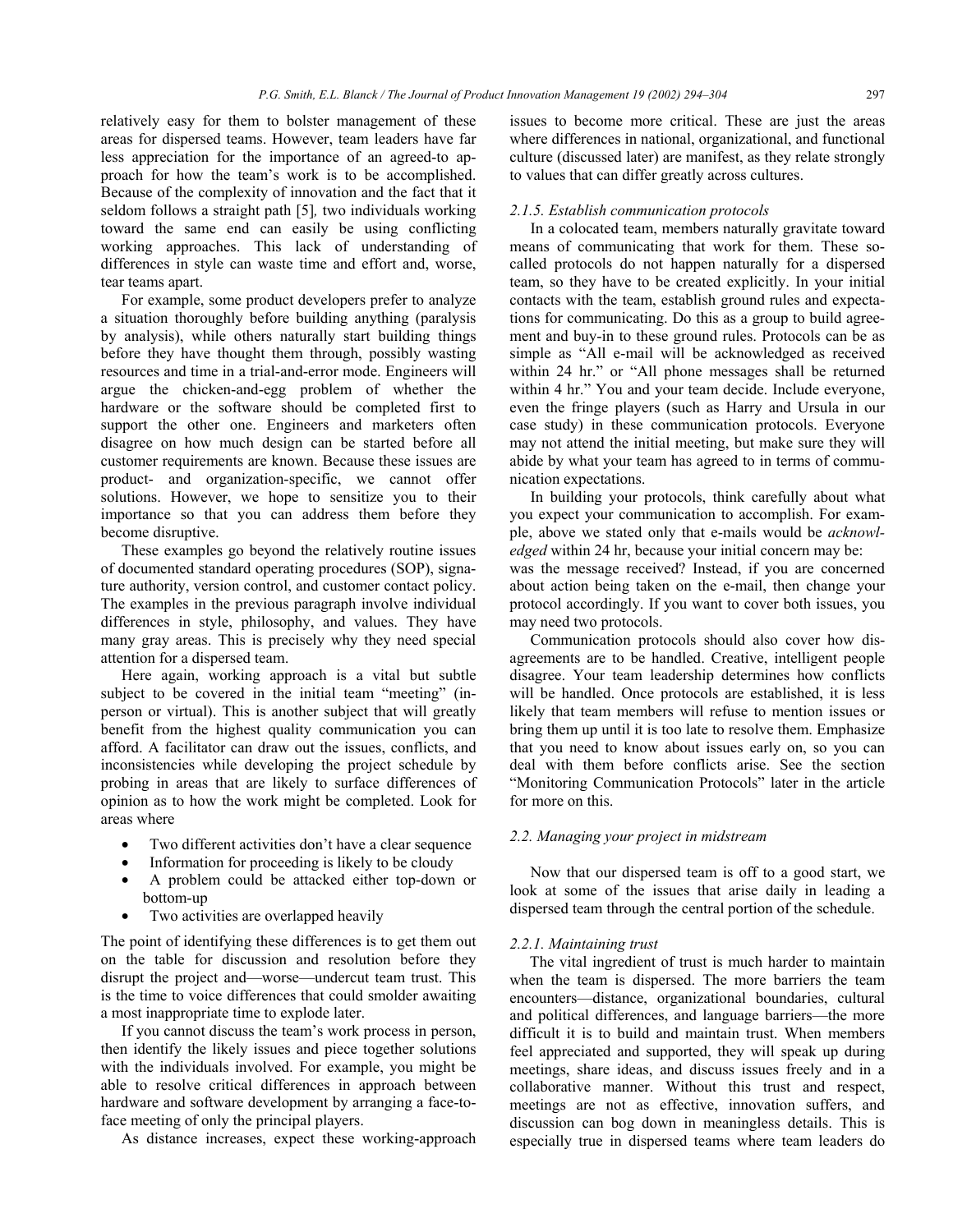not always know their team members well and lack the body language clues that tell them when people are restless, bored, or irritated with a subject.

At Veloce Drives internal competition (lack of trust) materialized as the us-against-them battle between the Mechanical Development engineers and the Control and Electronics engineers. These two groups lost sight of the fact that they are both working for the same organization, and the goal is to get the product out successfully, not whose interpretation of the interface is used. Any trust that existed between these groups has been damaged and will have to be rebuilt.

Trust could be rebuilt between these two groups independently of the interface interpretation issue. The most effective way of getting the engineering effort back on track is to rebuild the trust in the process of resolving the interface dispute. We suggest that the two groups meet using an independent facilitator who can reframe the effort and keep the discussion focused on win-win goals. A highquality form of synchronous communication, such as videoconferencing, is acceptable if the two groups cannot meet face to face.

With the facilitator's help, the engineers would be encouraged to move away from "who will win?" The following questions would help to reframe the discussion:

- What is the ultimate goal? To get the product to market in a timely manner, or have one group of engineers' interface "win"?
- Which solution would be best for the company in the end?
- Which would give the team more product growth room or flexibility in the future?
- How can the workload be redistributed so that no matter which group has to redo some of its work, the load is bearable?

A faster way to resolve the immediate conflict would be for the vice president of engineering to decide, effectively dictating the solution. Although this solves the immediate problem quickly, it further entrenches the distrust issues.

In reframing discussions, you can learn from modern negotiation techniques. To change a negotiation from a win-lose, confrontational situation into a win-win collaborative, problem-solving one, avoid stating one's own position—which sets up a confrontation—and instead use the more constructive approach of stating your interest in the outcome You can also set up a collaborative atmosphere conducive to cooperation by asking first, "What are your needs?" rather than beginning with "I want."

#### *2.2.2. Encouraging social interaction*

Social interactions in dispersed teams are usually seen as superfluous and not possible. However, the best performance comes from people who feel connected to others and thus trust them. When team members build relationships through interactions, they are enhancing the vital ingredient of trust. In a dispersed team, interactions occur primarily through phone conversations and e-mail. When people put a face with a name or voice, they relate better to that individual. The less that one individual knows about another, the more they make assumptions about him or her to fill in the information gaps. Consequently, social interaction is not a distraction from the "real work" of the team but a necessary prerequisite to that work, especially for dispersed teams.

This important point is at odds with a prevailing view that "good" workers check their personal problems at the door, so we provide an example. Imagine that one of your team members is not performing. You could "come down hard" on them. But if you happen to know they have a child in the hospital, you might compassionately give them a little extra time to deliver their tasks, insuring their loyalty and appreciation, rather than their animosity.

Strengthen connections between team members by

- Creating a team Website having photos of team members with information about their backgrounds, education, specialties, hobbies, and family to bring members closer.
- Inquiring about family, sports, and other interests to acknowledge everyone's humanity. This social interaction takes little time, such as a sentence or two in an e-mail: "How did your soccer game go on Saturday?"
- Having a "check-in" time at the beginning of a teleconference or videoconference where you quickly go around the room and find out what has happened to people since the last meeting. Learning that someone's daughter is in the hospital, their mortgage was approved, their commute was twice as long as usual, or they just won a trip to Hawaii will help in understanding that person's behavior in the meeting.

## *2.2.3. Selecting technology tools*

We do not believe that dispersed teams, or even dispersed meetings, are mainly about a particular communication technology, but we do believe that if you are going to be involved with a dispersed team, you will have to choose and use your technologies wisely. Contrary to what suppliers of these technologies might suggest, there is no technology that is best for all situations. Even face-to-face discussion, the ultimate by many measures, has its weaknesses. For example, people can be distracted by appearance: have you ever missed what someone was saying because you were concentrating on something caught between their teeth?

Fig. 1 organizes some technologies in a way that helps you select an appropriate one for the task at hand. We have divided them into synchronous versus asynchronous and socially oriented versus information oriented. For discussing alternatives and reaching a decision, a synchronous means is better and faster, but you might find that you get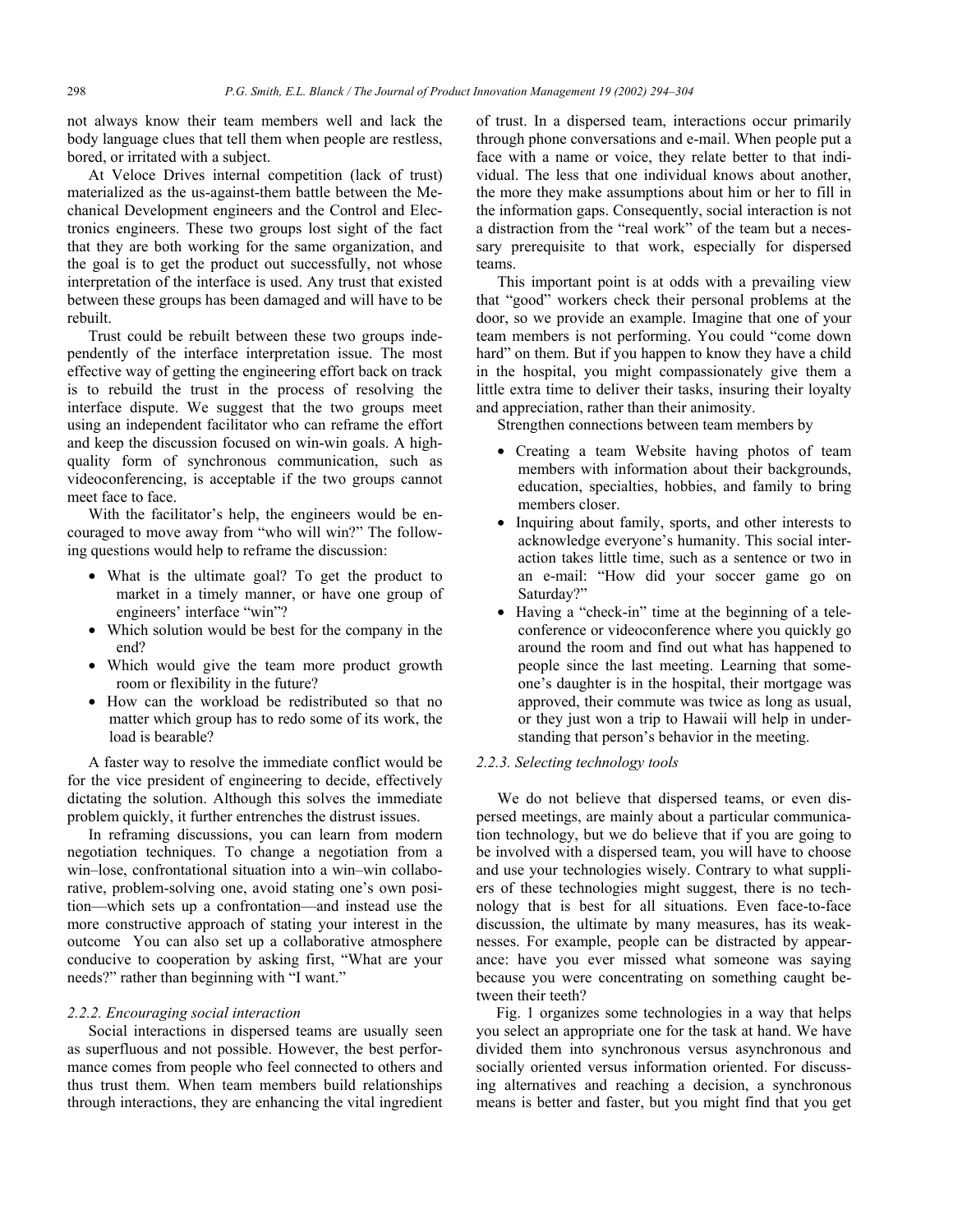

Figure 1. Select a communication technology according to the needs of your message.

better decisions by imposing the delay of asynchronous email. Telephone is advantageous for conveying certain emotions, but it is a poor medium if you need a record of what was said.

The success of your meetings does not depend as much on the technology used as on the basics for any meeting:

- A clear purpose for the meeting
- Adequate notification of the meeting and clear expectations
- An outcome-based agenda
- Clear and enforced ground rules

With that said, here are our guidelines on how to use technology and some observations:

- No one technology works for everything; the best solution is using the technology that fits the task.
- Vary how you meet; always using teleconferences becomes stale.
- More of a certain quality, such as social interaction, is not necessarily better; face-to-face meetings are essential for the beginning of a project or for times of conflict. But having your teammates surrounding you when you need uninterrupted concentration to complete a task can be distracting.
- The categories in Fig. 1 are not firm; for example, email could rank as more socially oriented in some cases.
- Communication technologies can be combined in

various ways; for example, virtual whiteboards go well with videoconferencing.

- Product development requires both socially oriented (for example, to evaluate the feel of a mobile phone in the hand) and information oriented (to convey the final geometry of that phone) technologies.
- Asynchronous technologies will predominate as time-zone differences grow.
- Training in the proper use of a technology is often crucial to its effectiveness. Make sure whoever facilitates the meeting knows how to use the technology and can troubleshoot it. If everyone is fussing with being hooked into the meeting, rather than actually discussing the agenda, frustration results.

#### *2.2.4. Running dispersed meetings using technology*

Two-way videoconferencing is an excellent alternative to face-to-face meetings once trust has been established. Being able to see as well as hear team members maintains trust. However, videoconferences usually take more planning and effort to be successful than project managers allow. Consider such technical issues as compatibility of equipment at all sites, cable or T- 1 lines functioning properly, camera angles and focus, adequate sound levels, and so forth. Once you resolve these technical details, you will find that leading video meetings is different than leading either teleconferences or face-to-face meetings. For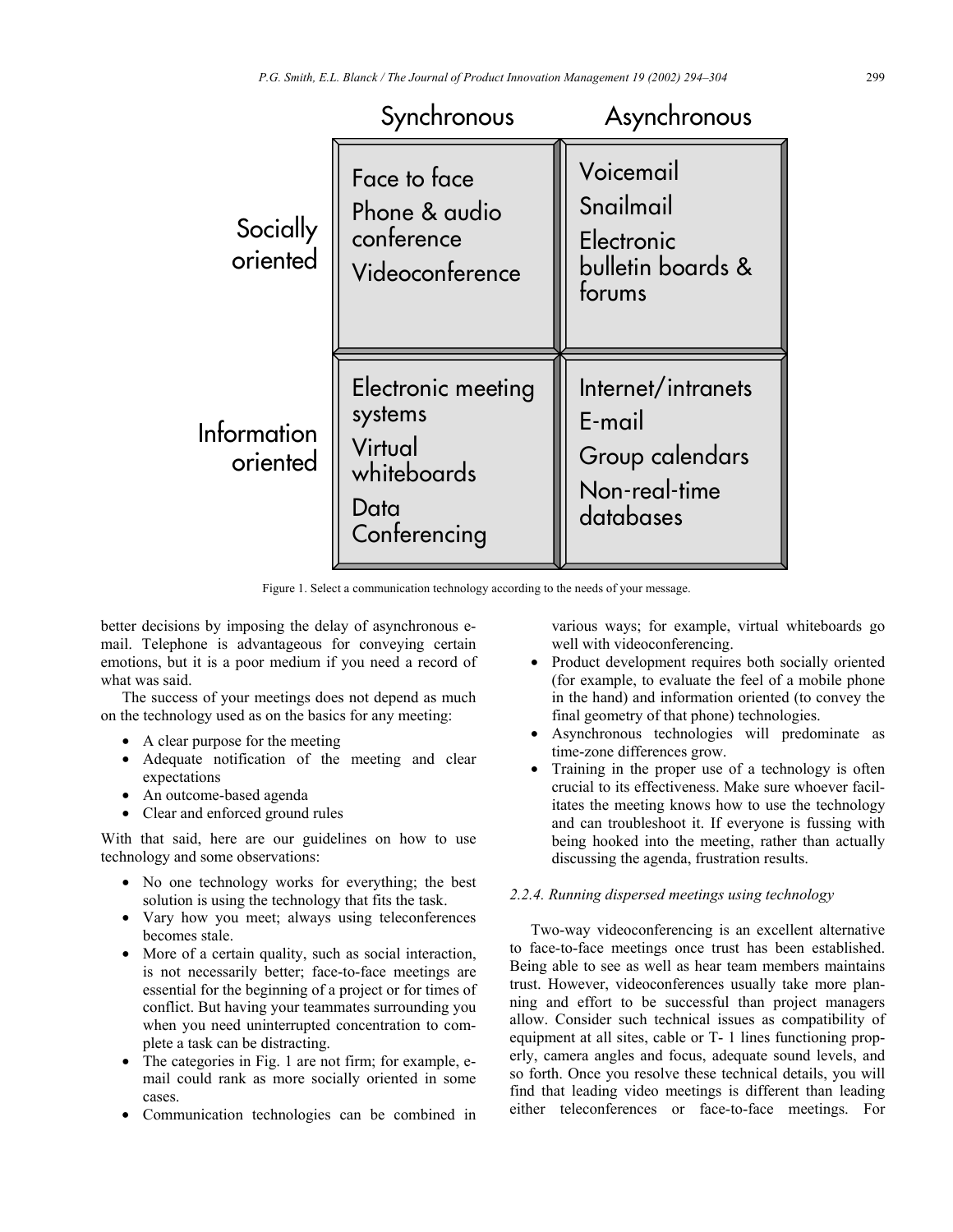example, making sure that each member is participating but not dominating is both more important and more difficult than in in-person meetings, as is displaying documents.

Teleconferencing is less challenging technically, but it requires even more skill than a videoconference to ensure that everyone contributes. Teleconferencing is challenging because this medium is less engaging than a videoconference or an in-person meeting. For instance, it is very easy to talk on the phone while working on something else.

The facilitator can control the teleconference by noting who speaks and who is quiet. Ask specific questions of people by name. "Go around the room" by verbally polling people to keep members on their toes. Keep a "seating" chart, as if they were in the room with you, and make tick marks as people speak. Then ask those who haven't said anything, "Joe what do you think about that?" or "Judy, we haven't heard from you yet." These types of questions let people know you expect and value their participation.

An adjunct to a teleconference is Internet groupware (collaboration software) used as a white board or flip chart. Everyone can see the points made, and members can clarify if the scribe doesn't record accurately. This real-time tool can be highly effective once people become familiar with the software. Groupware allows the facilitator to track people's attention levels much more easily than a teleconference alone. More advanced versions allow attendees to write comments on the document or whiteboard. When the facilitator gives over control of the document, the cursor will either change color or the initials of the person controlling the cursor will appear underneath.

When using any of these technical media with groups having different native languages, keep in mind that those communicating in their non-native language are at an increasing disadvantage as the quality of the communication medium decreases. English is becoming the standard world language for business meetings, but for those of us in the United States it is easy to forget the extra burden this places on team members from other countries. Give non-native English speakers time to interpret the information.

#### *2.2.5. Monitoring communication protocols*

After you set up your team protocols initially, also monitor and revise them as you execute the project so that they keep working effectively for you. This is where your leadership of the team is tested. Holding the group to its agreements and revising them so that they remain effective is a major factor in maintaining trust.

Some of your protocols should address how to deal with conflict. Although constructive disagreement is a vital part of the creative process of product development, it also requires a certain level of trust, which is increasingly difficult to build as a team disperses. Consequently, to enjoy the benefits of constructive disagreement on a dispersed team, you will have to work harder at it than you would on a colocated team. When you are colocated, disagreement may occur and be resolved relatively naturally, but as your team

disperses, protocols establish an environment that allows you to still disagree without destroying your team in the process.

As team leader, you need to overemphasize the point of voicing concerns, how to share ideas, and when to do it. Often, the underlying problem was never mentioned when it first occurred, because members didn't know how to bring up minor irritations and issues. As the team leader, getting agreement on how to handle disputes and establishing guidelines before issues come up is much easier than repairing trust and communication lines afterwards.

Better yet, rather than waiting and depending on members to report their conflicts, keep in touch with them proactively through virtual forms of what Bill Hewlett and David Packard institutionalized at HP called management by walking around (MBWA)  $[12, pp. 264–65]$ . Use effective questioning. For example, rather than a general, "How's it going?" ask, "What are the main issues for you on the project right now?"

#### *2.2.6. Managing fringe players*

Most product development teams have a core group that is heavily devoted to the project. This usually includes some engineers and designers, who are often assigned to this one project for the bulk of their time. This core group may also include Marketing and Manufacturing Engineering. Beyond these, there are many bit-part players, often including Purchasing, Sales, Manufacturing, Finance, Regulatory and Safety, and Quality. These peripheral but often critical players present special challenges in building trust. Here are two categories.

**Watchdogs** Some groups, such as Legal, Purchasing, Quality, or Regulatory, are either purposely set up to police the team or the individuals involved assume this role. A policing mentality erodes trust. At Veloce, Purchasing's role includes blacklisting suppliers. Because as much as 80% of a hardware product can be purchased components, Purchasing assumes a central role in development. Some companies recognize this and integrate Purchasing into their development teams. But Veloce Drives apparently keeps Purchasing as an independent watchdog of the company's purse strings. As a consequence, the rest of the company views them as police to be avoided at all costs. Crucial information may be kept from Purchasing, or Legal, or whatever the "watchdog" department is. As project manager, work to make them a partner on your team rather than an adversary. This will be harder to do on a dispersed team, where it is easier for a watchdog to stand apart and harder to build trust with remote members.

Here are two ways to strengthen Purchasing's role: The first is to collaborate with them to help meet their goals and still achieve yours. Many times the fringe players don't have a solid understanding of your goals and needs. As project leader, you need to take the time to clarify to these fringe players your project goals and how they affect the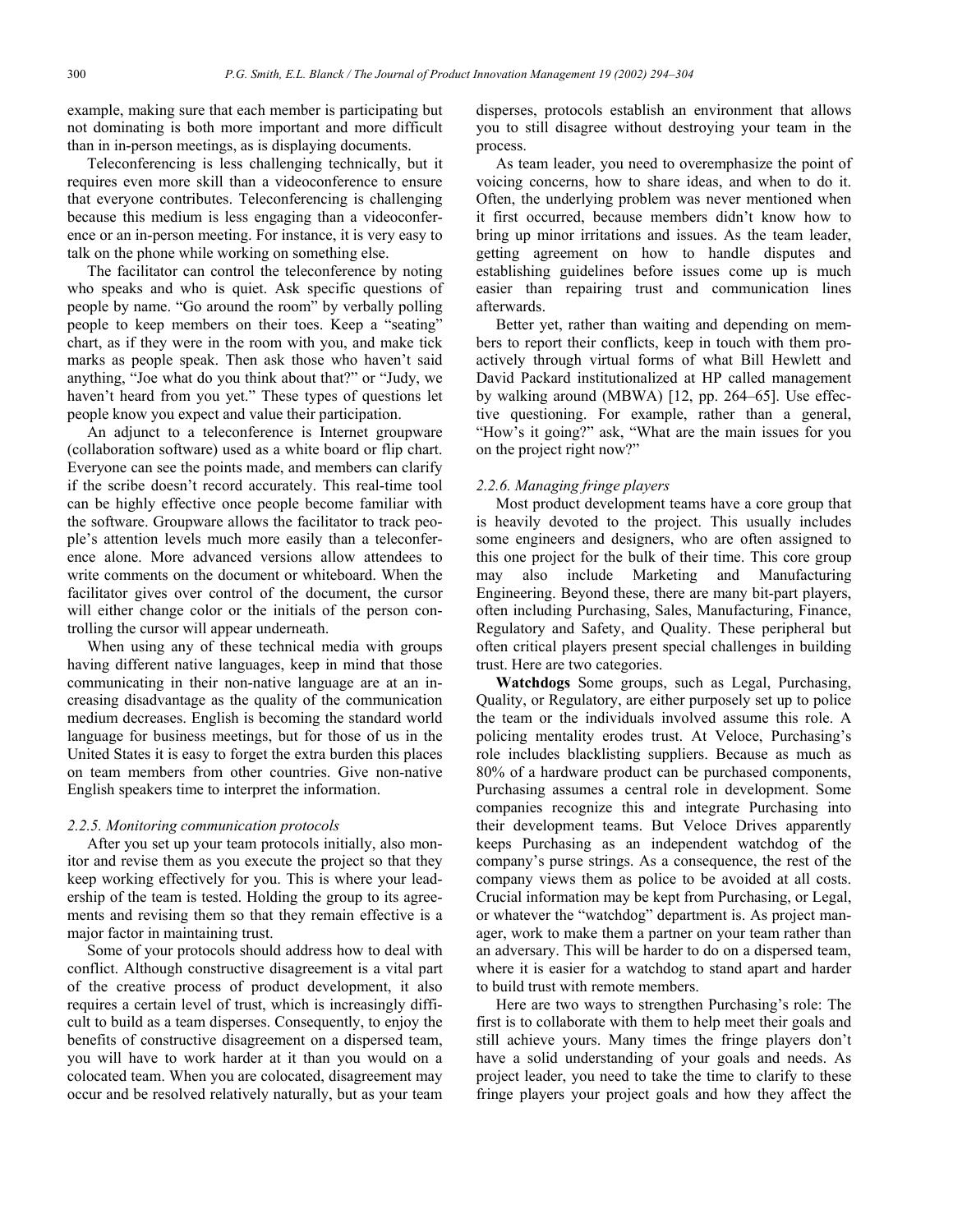company's success. An alternative is to have them join your team as an integral part of the project, not just as a fringe player.

When trying to integrate a watchdog into the team, remember that trust has much to do with proximity. The most powerful way to build trust is to bring people together, so look for these opportunities for even partial colocation of your watchdogs.

Veloce has several opportunities for making Purchasing into an integral, trusted member of the team. One is to move at least a portion of Purchasing to the Mechanical Development site and perhaps colocate individual buyers with development teams. Many companies in Veloce's situation, with dispersed sites, totally surrender the power of colocated development teams, ignoring opportunities to colocate critical players who are already located nearby. A milder approach used by many companies is to relocate a buyer or two to the Mechanical Development site to support all development activities. At a minimum, Purchasing could provide a list of approved and blacklisted suppliers on the corporate Website as a resource for designers. Listing criteria for what constitutes a preferred supplier would go a long way toward helping everyone understand the criteria and why some suppliers are not used.

**Important decision makers** The issue with other peripheral players, such as Sales or Production, isn't that they are at cross-purposes with the team. Instead, it is more of a lack of interest. Often, product development ranks way down on their priority list, so it is difficult to get their attention. Yet, these weakly linked players sometimes need to make a critical decision to proceed, provide resources, or adjust their work to accommodate the new product. They can unknowingly create obstacles, because dispersion places these individuals out of sight and out of mind regarding the project.

Ursula, the European Sales Manager. is far less involved in Michael's project than is Marketing or Purchasing, yet her role in final approval of critical items is just as important. Thus, she could inadvertently be quite disruptive. You can do four things to keep Ursula onboard. One is to ensure that she understands that her role is crucial yet potentially threatening to the schedule. Second, work out some mutually acceptable way to keep her informed of the team's progress so that she feels comfortable acting when her decision comes up. Third, keep the channels of communication open with Ursula: know when she is traveling or on holiday, and always know how to reach her via e-mail, cellular phone, *and* fax. Then follow up to confirm that she is receiving your communications. Although the Usulas on your team will require handholding out of proportion to the effort they put into the project, your efforts to maintain contact with these fringe players will be rewarded many fold. Lastly, you could ask Ursula to delegate the assignment to someone who does care or has the time. Obtain her agreement to the delegation early on and then employ the first three steps above with that person.

In our Veloce case, Marketing is in a similar situation. They are the last ones who want to delay the project after making an eloquent case that the very success of this project depends on achieving an aggressive launch date. Also, Marketing has a legitimate need to understand this new market. However, they simply do not realize that the whole project is being delayed by lack of action on their critical task. Again, the dispersed nature of this team hides this issue and allows action to slip.

To heighten Marketing's awareness, they must be integrated into Software Development's day-to-day activities so that the impact of their inaction will become obvious to everyone involved. A videoconference or teleconference between key Software Development and Marketing people could accentuate the effects of Marketing's inaction. Perhaps you could arrange for the marketing member of the team to stop by Software Engineering to see the (lack of) progress and thus highlight the timing issue vividly.

Another approach would achieve two objectives at once. Simply make the software engineers available to marketing for customer visits to fill in the gaps in the marketing data. On the one hand, this would make it dramatically clear to marketing that the software engineers were not writing software, as presumed. It would also educate the software engineers regarding the nature of the market and the vagueness in certain aspects of customers' desires. This could give Software Engineering new respect for the customer data they now have and help them to realize that it may never become much more definite.

Fringe players, such as Harry in our Veloce case study. also can delay the schedule and harm the overall success of the project. Enlisting Harry early, as stated above, so that he is aware that the project will be coming to him, is important. Sometimes though, these "stars" will not cooperate until management leans on them to do so. You may have to escalate your request to an appropriate level of management. Look to your sponsor to request the "star's" timely assistance in the project. Weigh the effort of keeping Harry on board against the benefits received. Perhaps you can find someone else who appreciates the opportunity that the project presents. This tactic can be more effective in the end.

#### *2.3. Moving into manufacturing*

We cover manufacturing-related issues here, because they appear to occur after design and development activities. However, the message of concurrent engineering is that manufacturability issues have their roots early in the design, and if they are not addressed early in the project, resolving them when the design enters manufacturing is difficult and costly. In other words, this section is placed here only for flow of the discussion, not because it should be left until this point in the project.

Veloce Drives illustrates an increasingly common situation of designing the product in a completely different environment and culture than it will be built. To develop a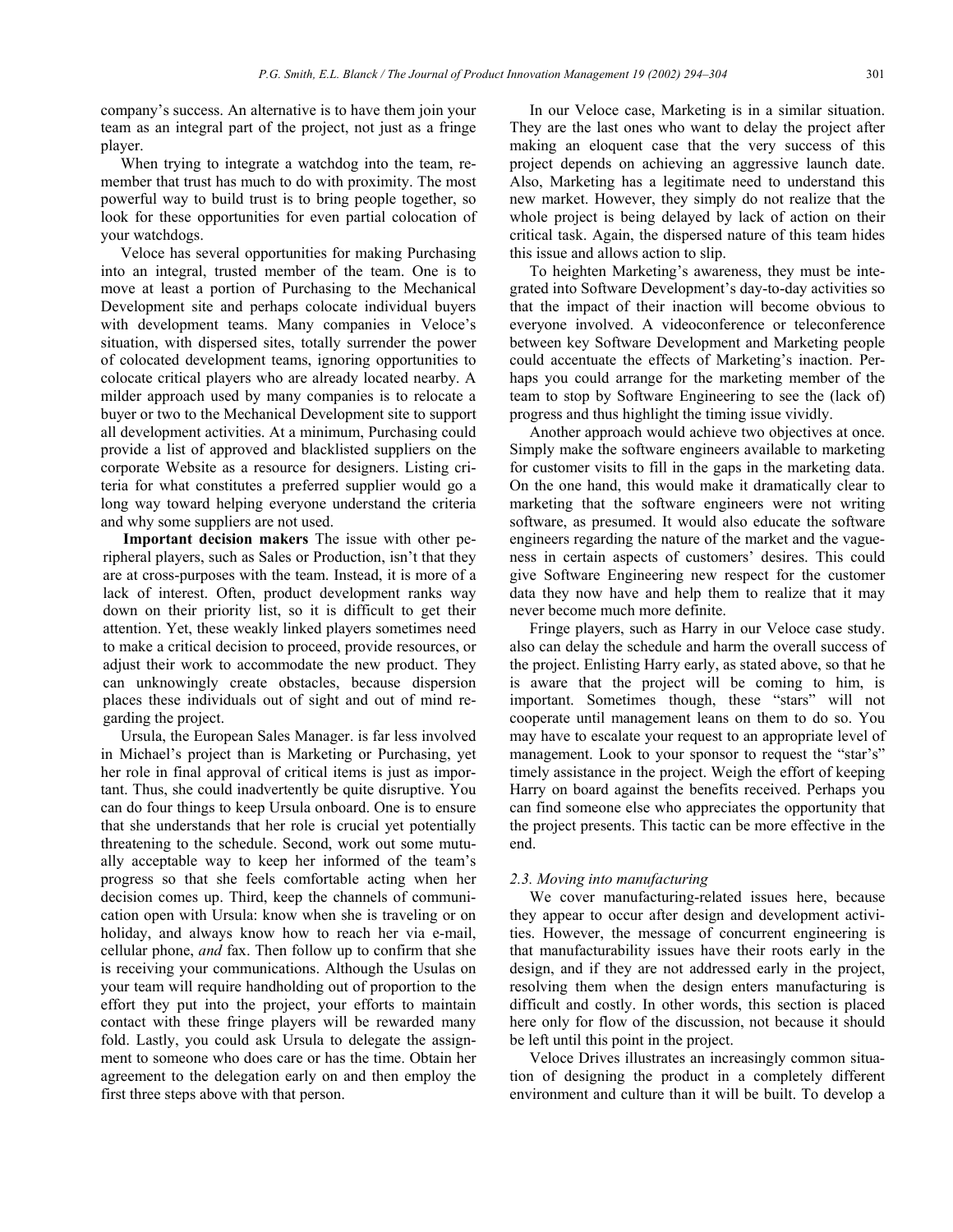product manufacturable at low cost, the design must reflect an intimate knowledge of the specific capabilities and idiosyncrasies of its manufacturing plant. When design engineers understand the capabilities of the specific equipment involved in manufacturing their new product, they can make appropriate design decisions. Otherwise, these decisions have to be corrected under fire on the factory floor*.* Well-informed decisions on manufacturability conserve development labor and build trust between engineering and manufacturing.

As with Veloce, however, obtaining an intimate knowledge of a facility half way around the world is not easy. Travel is expensive and communication becomes more difficult when design and manufacturing groups are in different countries and time zones. Recall that Veloce's engineers had tried to visit the factory, but their request was denied due to its cost. One way of putting the value of this travel in perspective—so that it can be approved—is to calculate your project's economics [12].

Customary good practice is for manufacturing to provide written manufacturing capability information, and dispersed groups will depend on this information even more. Colocated designers can just take a walk out to the factory floor to check out their design assumptions. Overseas designers are unable to do this, and their assumptions about the factory are increasingly likely to be wrong as the factory becomes more remote. Factories in Malaysia operate very differently than ones in Silicon Valley.

Good practice also provides for manufacturing engineers to become involved in the design early enough to influence it for manufacturability in *their* plant. Fortunately, current communication technologies facilitate involving remote manufacturing engineers in a design. One is product data management (PDM) systems, which can convey a product's characteristics over a distance. Another is digital mock-ups (DMU), which provide a three-dimensional image of a part or assembly on a computer screen. Finally, there are 3D faxes, which send a part's geometry over the Internet to be built into a plastic rapid prototype part at the receiving end.

However, the more remote the factory. the more important it is for key design engineers to actually see the factory. Visiting a factory in Malaysia is likely to make a lasting impression on a designer. The relationships developed during the visit will encourage him or her to contact the factory occasionally to check out design assumptions. These relationships will also encourage communication about "minor" changes made at a particular factory and encourage passing them back to the design engineers.

## *2.4. Taking advantage of cultural differences*

Team culture simply acknowledges that different members of the team are likely to have differing styles and values, so they consequently behave in distinctive ways. To the extent that you understand these differences and can anticipate them, your team will operate more harmoniously. Although highly diverse teams are more challenging to work with, such teams are usually also more rewarding, since differing values and styles provide richer solutions and complimentary skills. Consequently, culture is not something to be homogenized, even if this could be done.

The important point to know about culture is that the more dispersed the team is, the more cultural variation it is likely to have, and thus the harder the team will have to work to appreciate and deal with these variations.

There are four categories of culture:<sup>1</sup>

- Individual—individual differences in outlook or style, as might be described by Myers-Briggs Personality Type Indicators or The DiSC® behavior preferences.
- Functional—differences in outlook that are characteristic of different departments, such as the Marketing-R&D interface topics covered in many articles in this journal [7].
- Organizational—characteristic differences between companies, for example, an IBM as opposed to a Dell.
- National—differences that correlate with nationality, for instance, the Japanese propensity for consensus building versus the American desire for individuality.

Observe that these four categories correlate with degree of dispersion. Even a colocated team has individual style differences, while a team that includes an outside, overseas supplier will experience all four kinds. Consequently, while a colocated team may only have to include some Myers-Briggs sensitivity training in its preparation, a fully dispersed team should be well versed in all four types.

**Individual Styles** Individual styles, or personality differences, afflict both colocated and dispersed teams. Such differences can lead to misunderstandings, which breed miscommunication, which breeds distrust.

However, personality differences can be an asset to your team. Make sure you choose a variety of styles. Your team needs conscientious, meticulous members *and* direct, seat of the pants, decision makers. The tendency is to choose associates who view the world as we do. For instance, a team made up of all analytical people will run into analysis paralysis quickly. Because the bulk of your development team is likely to be engineers or scientists, who tend to have a certain personality style, you will have to concentrate on variety in order to obtain it. The key is to respect the value in each style and use it effectively.

Try to seed your team with each of these styles:

- Direct or Action oriented—wants informed but quick solutions
- Conscientious or Analytical—wants information and facts before making decisions
- Influential or Social—wants to influence the work of and lead the team
- Steady or Stable—wants to make sure everyone feels involved and things go well

Individual style conflicts arise from not valuing another's style or having too many of one individual style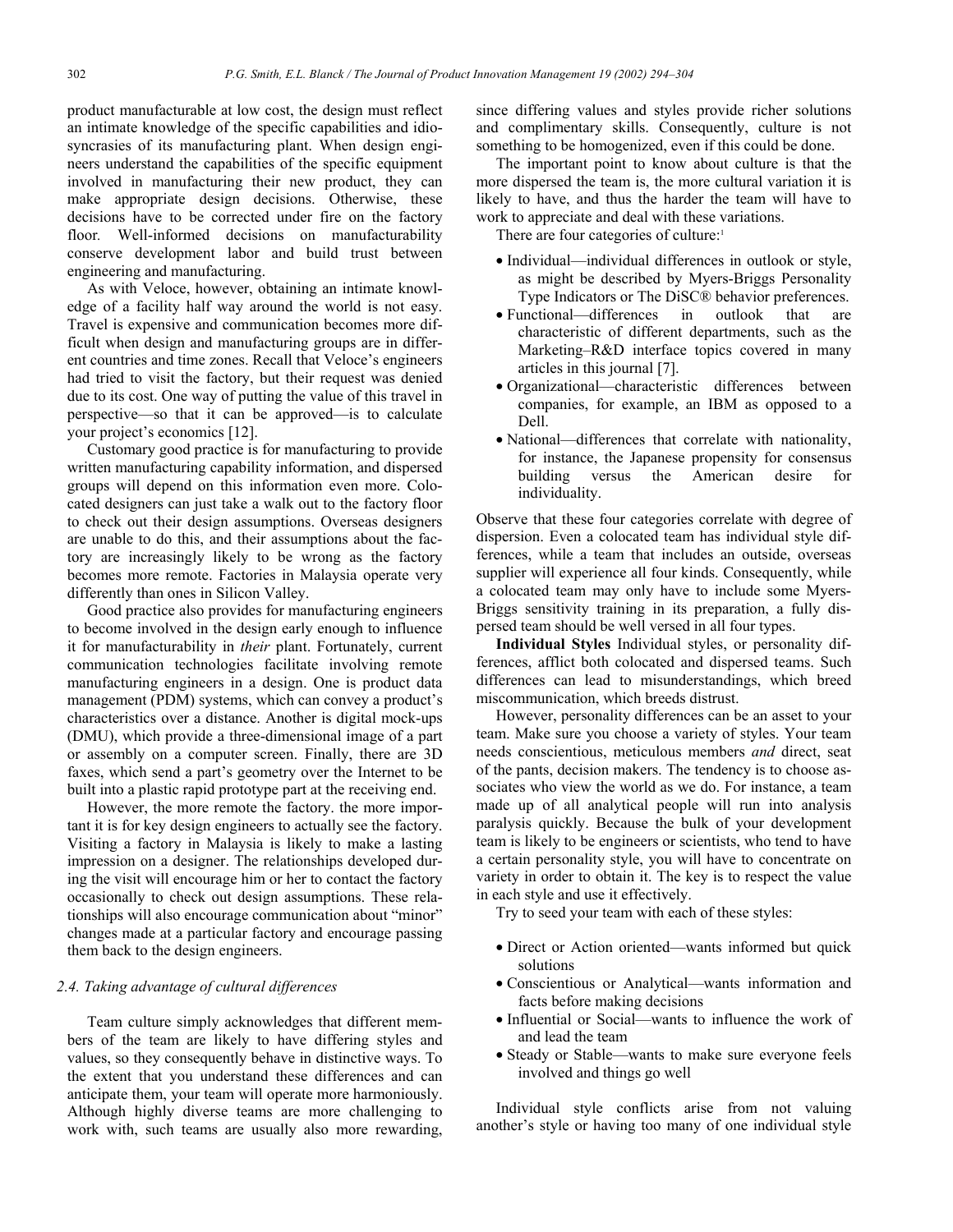on the team. As team leader, learn as much as you can about the behavior preferences of your team members. Then when you need quick decisions, go to the Direct engineer, not the Conscientious one. But if you need the team to reach consensus, ask the Steady person to work on that.

**Functional Culture** Each profession trains its members differently. People tend to go into fields that fit their style. This just reinforces basic strengths that got them into certain educational programs in the first place. For instance, marketing and sales types prefer more contextual information, but engineers and scientists just want the facts, which had better be correct.

The basic solution here is to help each group gain an understanding of how the other operates by having them work together—in person if possible. Rotate people between departments at the same site before they join a dispersed team. Have engineers accompany marketers on market research calls so the engineers see the value of contextual material. Conversely, send a sales or marketing member out with an engineer on a field call to solve a particularly nasty technical problem that requires precision.

**Organizational Culture** Each organization, over time, develops its own set of shared assumptions and values. In general, these have worked for them in the past, so they tend to be taught to new members as they join the "family." Although it may be difficult to articulate the differences, you can feel them clearly. For example, some organizations are more punctual than others, and some follow policies to the letter while others will do whatever is needed to please the customer.

Each culture has its strengths and limitations. By taking advantage of the diversity that a cross-organizational team affords, it can be a more powerful team than a monolithic one. All too often, a dominant partner, either the biggest partner or the customer in a customer—supplier pair, has the power to force others into their way of doing business, so they do. When agility and flexibility count, instead consider what you can adopt from your smaller, younger partners.

**National Culture** Duarte and Snyder summarize factors Hofstede and Hall found helpful for understanding differences in national culture [4]:

- Power Distance—Extent to which followers defer to the leader
- Uncertainty Avoidance—Degree of task structure desired
- Individualism–Collectivism—Preference to act as individuals versus a group
- Masculinity–Femininity–Relative emphasis on material versus "caring" values
- Long Term–Short Term—Balance of long-term versus more immediate gratification
- High-Low Context-Amount of context required along with the facts

We suggest that the whole team discuss and appreciate the particular differences in these factors relative to the team composition. The factors that will be most relevant will depend on the particular nationalities involved.

Once the team appreciates these factors, they will be in better position to deal with them when they arise. Due to these very factors, people in certain cultures are reluctant to mention problems or controversial issues, especially in a group. To overcome this reluctance, provide opportunities for people from various cultures to communicate in a variety of ways. Otherwise, they will just retreat into their shells or go along passively with what others want, which destroys team energy, creativity, and trust.

#### *2.5. Merged or acquired cultures*

In our Veloce case, Mechanical Development is the only part of the organization explicitly identified as an acquiree. However, the hodge-podge nature of the firm's locations suggests that it has grown through acquisition. Furthermore, there are several indications that Veloce has consistently ignored the difficulties and opportunities latent in these cultural differences.

Most companies that merge or acquire other operations similarly ignore the resulting organizational cracks. They grossly underestimate the time and effort needed to assimilate new people into an organization. Then they have employees years later who still refer to themselves as former XYZ employees, as we experienced at one client site last year. This is a classic symptom that the acquired company's employees still feel separate and aren't fully integrated into the culture.

Discover the underlying differences in values, styles, or assumptions and put them on the table for discussion. Faceto-face meetings are essential. The initial expense is quickly mitigated because mutual understanding of differences prevents delays, misunderstandings, and mistakes that will only grow worse as they fester.

## **3. Key points**

- *Genuine* communication is vital: miscommunication undercuts trust, and distrust saps energy.
- The greater the degree of your team's dispersion (distance, time zone, national, language, etc.) the greater the challenge you face.
- Management usually underestimates the difficulty of managing a dispersed team.
- Even partial colocation can be quite beneficial; watch for opportunities to partially colocate your dispersed team.

#### **Notes**

1. These categories are adapted from Duarte and Snyder who provide a lucid description of the last three categories and some instruments for assessing